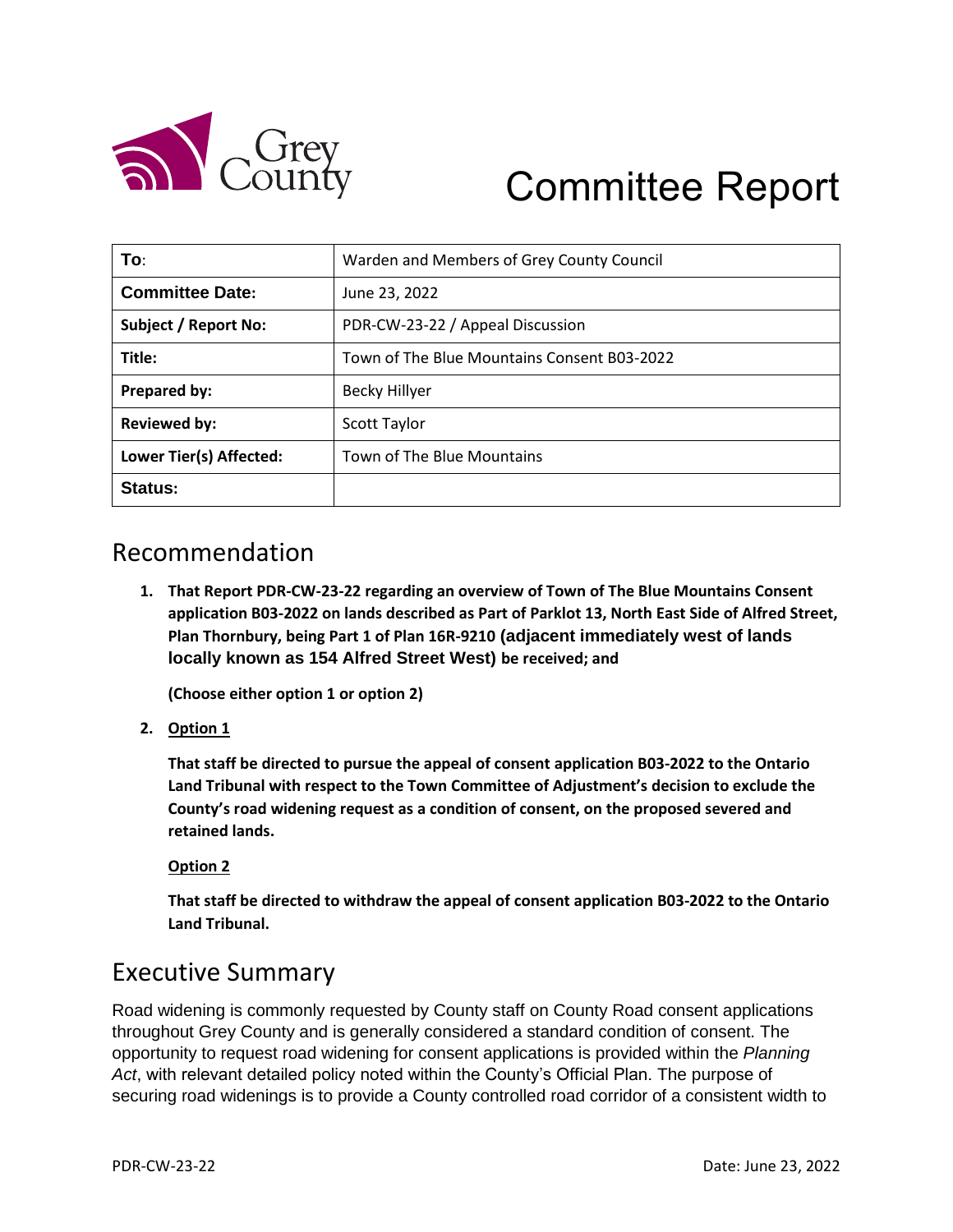facilitate the installation of services in the right of way as well as allowing for future road enhancements, should they be required.

The Town of The Blue Mountains' Committee of Adjustment granted provisional approval for consent application B03-2022 to permit a lot boundary adjustment (lot addition) in order to convey an existing driveway to abutting lands at 154 Alfred Street West (this section of Alfred Street west also forms part of Grey Road 113). Grey County Transportation Services staff requested road widening, which was included in the County Planning staff comments and formally submitted through email to The Town on May 16, 2022. During the Committee of Adjustment meeting on May 18, 2022, the Committee provisionally approved the proposed consent application without the County's requested road widening provision

County staff do not object to the proposed lot addition. The County's proposed appeal is very narrow in scope and relates only to the County's written request for road widening along the severed and retained portions of the subject property. Should the approval of Consent application B03-2022 include a condition for road widening as requested by the County, County staff would raise no further issue with the subject consent application.

As per the County's appeal protocol, County staff have submitted a 'placeholder appeal' to the Town's decision on consent application B03-2022. County staff are recommending appeal of this application as it pertains to the County's request for road widening on the proposed severed and retained lands. Should Council not support moving forward with the appeal, it will be withdrawn.

The landowner has provided a response to the County's placeholder appeal which has been linked to in the Attachments section of this report.

# Background and Discussion

The Town of The Blue Mountains Committee of Adjustment recently approved consent application B03- 2022, submitted by the landowner, who is the registered owner of the subject property as well as the adjacent lands that would benefit from the proposed lot addition. The proposed lot addition would convey 2,016  $\text{m}^2$  of the subject property to the abutting lands to the east, in order to situate the existing parking area on the same property as the landowner's residence. No new lot would be created as a result of this application.

The subject lands are legally described as Part of Parklot 13, North East Side of Alfred Street, Plan Thornbury, being Part 1 of Plan 16R-9210, in the Settlement Area of Thornbury, and are immediately adjacent to lands locally known as 154 Alfred Street West. The subject property is currently vacant and approximately 4400 m<sup>2</sup> in size. The neighbouring property that would receive the lot addition contains a single residential dwelling and is currently 1,630  $m^2$  in size.

The receiving parcel (154 Alfred Street) would have a resulting area of 3,650 m<sup>2</sup>. The retained lands would have a resulting area of 2,940  $m^2$ .

The subject property has frontage on County Road 113, which is locally known as Alfred Street West. The surrounding lands are predominantly residential in nature, including a medium-density residential development to the east, low-density residential uses to the south, and a combination of vacant lands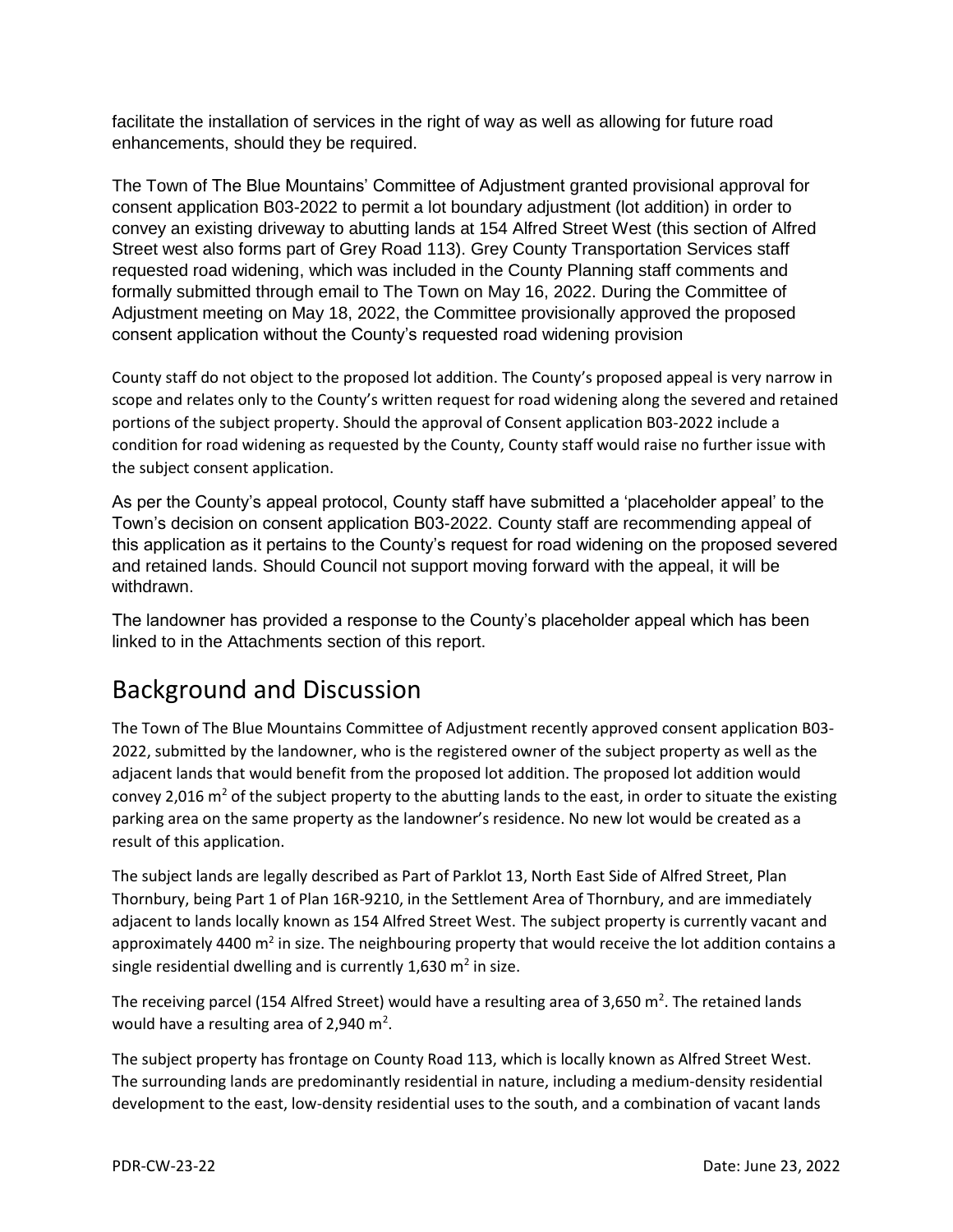$strc$ Beavel **ASOULD** 

and/or low-density residential to the north and west. There is a watercourse and wooded area immediately surrounding the subject property.

# *Map 1: Location of Subject Lands*

County Staff have been in contact with Town staff to request a copy of the submitted planning report and any agency comments related to the application.

The consent application was approved by the Town's Committee of Adjustment with a number of standard conditions pertaining to the registration and surveying of the lot addition, mortgaging, and timing. The list of conditions did not reflect the County's request for road widening on the proposed severed and retained lands, as requested through comments communicated by email to Town staff on May 16<sup>th</sup>.

As noted, it is generally considered standard practice for County Transportation Services staff to request road widening provisions for a variety of *Planning Act* applications, including consents, site plan applications, plans of subdivision, and plans of condominium. It is an important best-practice to strategically acquire these lands when the opportunity arises, to facilitate any upgrading of County Roads in future. Upgrading may include the expansion of lanes, shoulders or sidewalks; and/or the addition of underground infrastructure such as internet cables, services, etc. When road widening is required for County Road projects, and the County has not previously acquired the widening through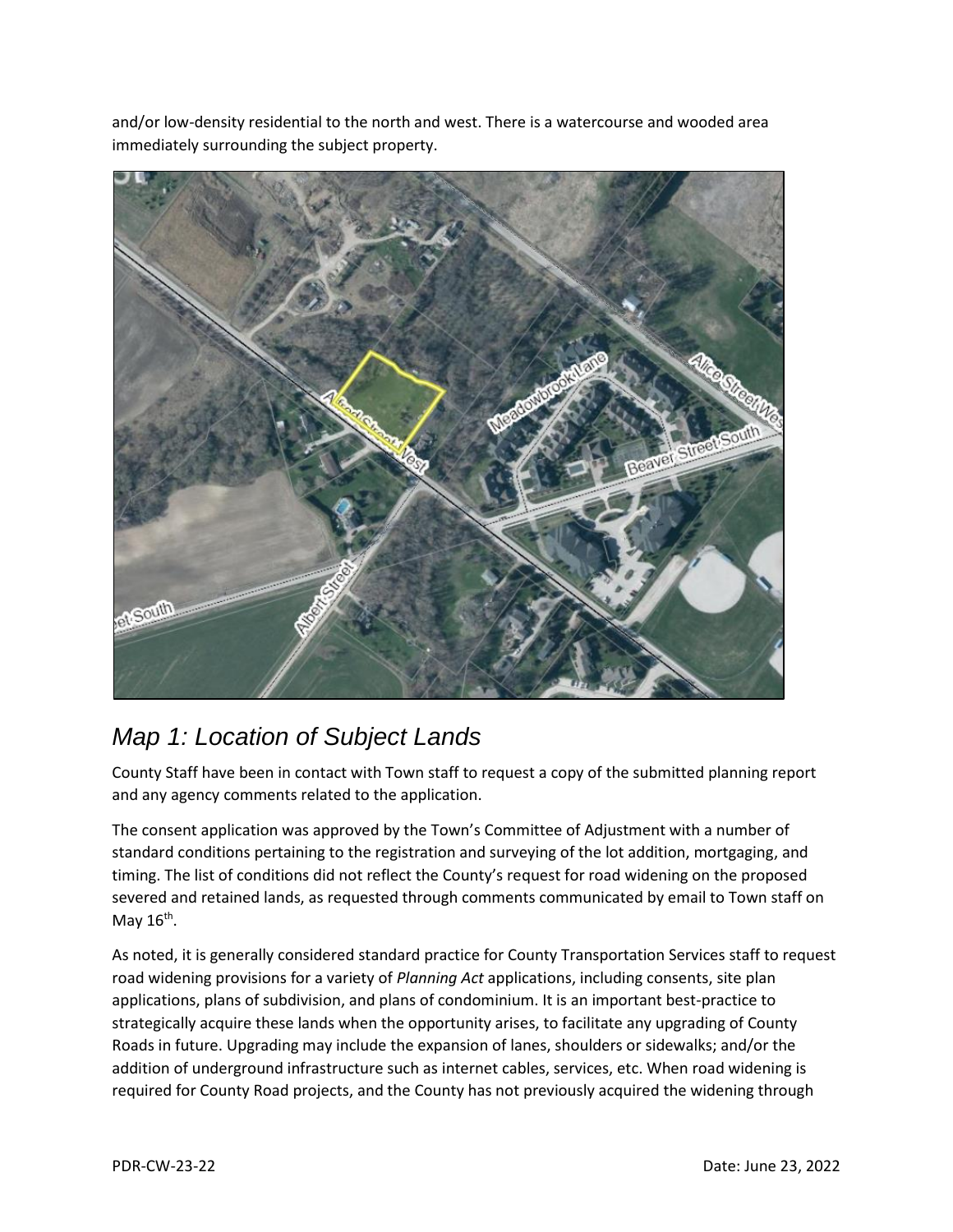development applications, the County is required to pay for those lands. When widening is acquired as a condition of a development application it comes at no cost to the County.

In reviewing a video record of the Committee of Adjustment meeting, it would appear that there was some confusion surrounding the intention of the County's road widening comments, which read as follows:

*"No objection to severance. Road widening of 17' or 5.182 m is required on the retained and severed parcels. The proposed widening may or may not come into conflict with an existing porch on the front of the structure. If it does, the line may deviate around said structure."*



# *Map 2: Proposed Lot Addition & Widening (Approximate – not to scale)*

As the existing dwelling and porch structure are located on the lot that would benefit from the lot addition, and not the severed or retained portions, the County's road widening request would not apply to the lands containing the dwelling. To clarify, County staff would seek widening on the proposed retained and severed portions only.

The Town Staff Report did not include a recommendation to include the County's road widening request as a condition of provisional consent, as the County's comments were received after the Staff Report was issued. Footage from the meeting indicated that Town staff raised the County's comments but deferred to the Committee for a decision on this matter.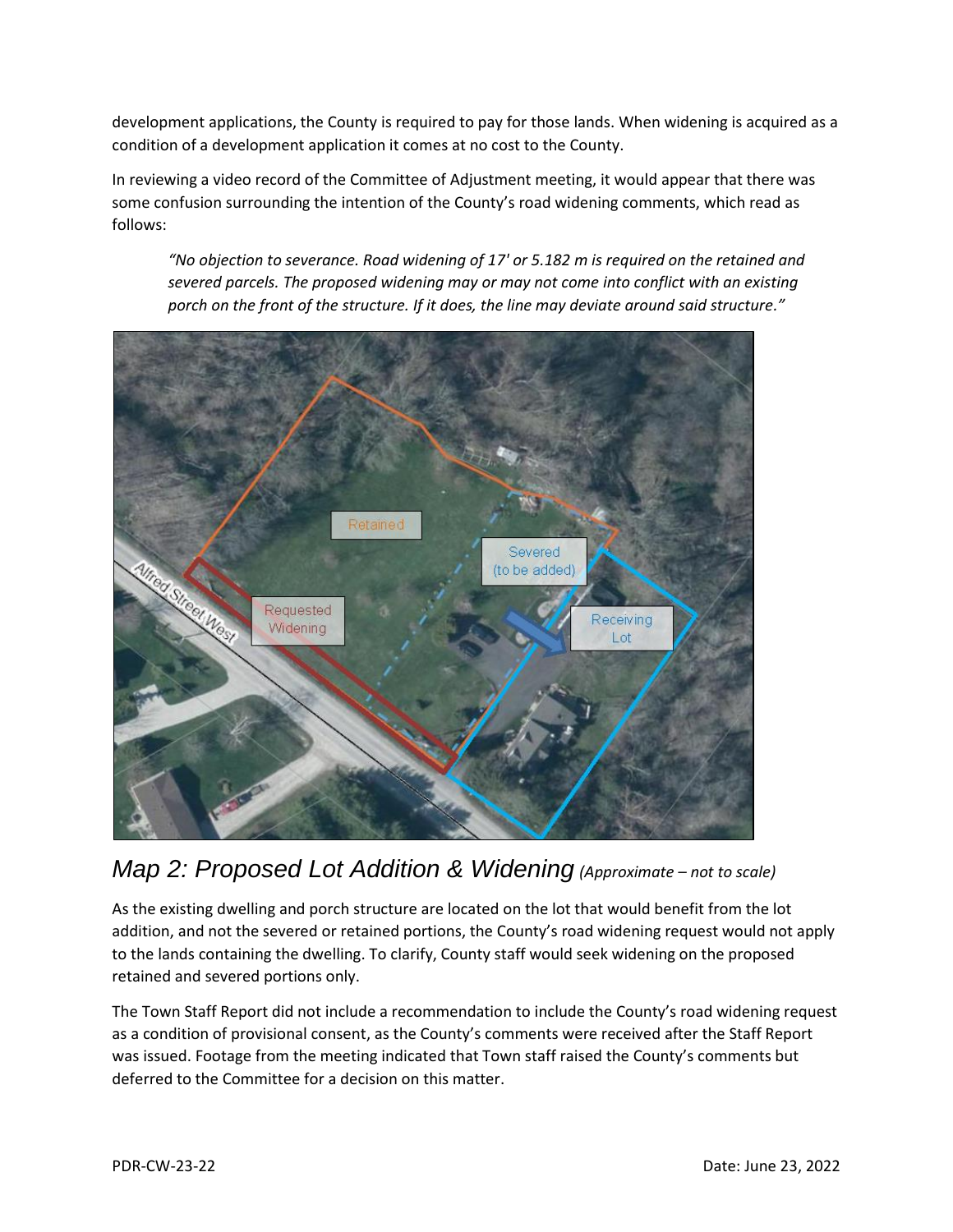After a considerable discussion on the road widening request, including input from the property owner, the Committee ultimately decided to provisionally approve the consent without a condition for road widening.

The last date to appeal the decision of the Town was June 9, 2022. In accordance with the County's appeal protocol, linked to in the Attachments section of the report, County staff have submitted a 'placeholder appeal' to preserve the County's right of appeal for this matter. Should Council not support moving forward with this appeal, it can be withdrawn immediately. More on the County's legal options will be provided in the Legal and Legislated Requirements section of this report.

The landowner of the consent application is unable to attend the County's Committee of Whole meeting on June 23<sup>rd</sup>. This landowner has however provided a written response to the County's placeholder appeal, which has been linked to in the Attachments section of this report.

# Analysis of Planning Issues

When rendering a land use planning decision, planning authorities must have regard to matters of Provincial Interest under the *Planning Act*, be consistent with the Provincial Policy Statement (PPS) 2020 and conform to any Provincial Plans as well as any County or Municipal Official Plans that govern the subject lands. In this case, the County of Grey Official Plan and The Town of The Blue Mountains' Official Plan have jurisdiction over the subject property. There is no Provincial Plan in place for these lands.

A detailed planning analysis has not been provided here, but rather the following policy analysis will generally focus on the policies as they relate to the County Road and the County's request for road widening.

### *Provincial Legislation – The Planning Act*

Section 5(3) of the *Planning Act* provides municipal councils the ability to delegate authority for the giving of consents to a committee of adjustment.

Section 53(12) of the Act provides wording to reflect that a council (or committee of adjustment, if delegated) has the authority to enact conditions on a consent in a similar way to that of a plan-ofsubdivision, while Section 53(12.1) reiterates that the powers of a council apply to both the severed and retained portions of a subject property undergoing a consent process. Understanding that a consent process has similar policies regarding conditions to that of a plan of subdivision, Section 51(25)(c) indicates that road widening conditions of the following nature may be added to a plan of subdivision (and therefore a consent):

*"(c) when the proposed subdivision abuts on an existing highway, that sufficient land, other than land occupied by buildings or structures, be dedicated to provide for the widening of the highway to such width as the approval authority considers necessary;"*

During the Committee of Adjustment meeting regarding the subject consent application, there appeared to be some uncertainty around whether the Committee (and/or the County) had the authority to request road widening in the case of a lot addition, and/or which portions of the land should be included within a condition for widening. Section 53(12.1) above was recently added to the *Planning Act* as a technical amendment to reiterate that councils have the authority to deal with both the severed and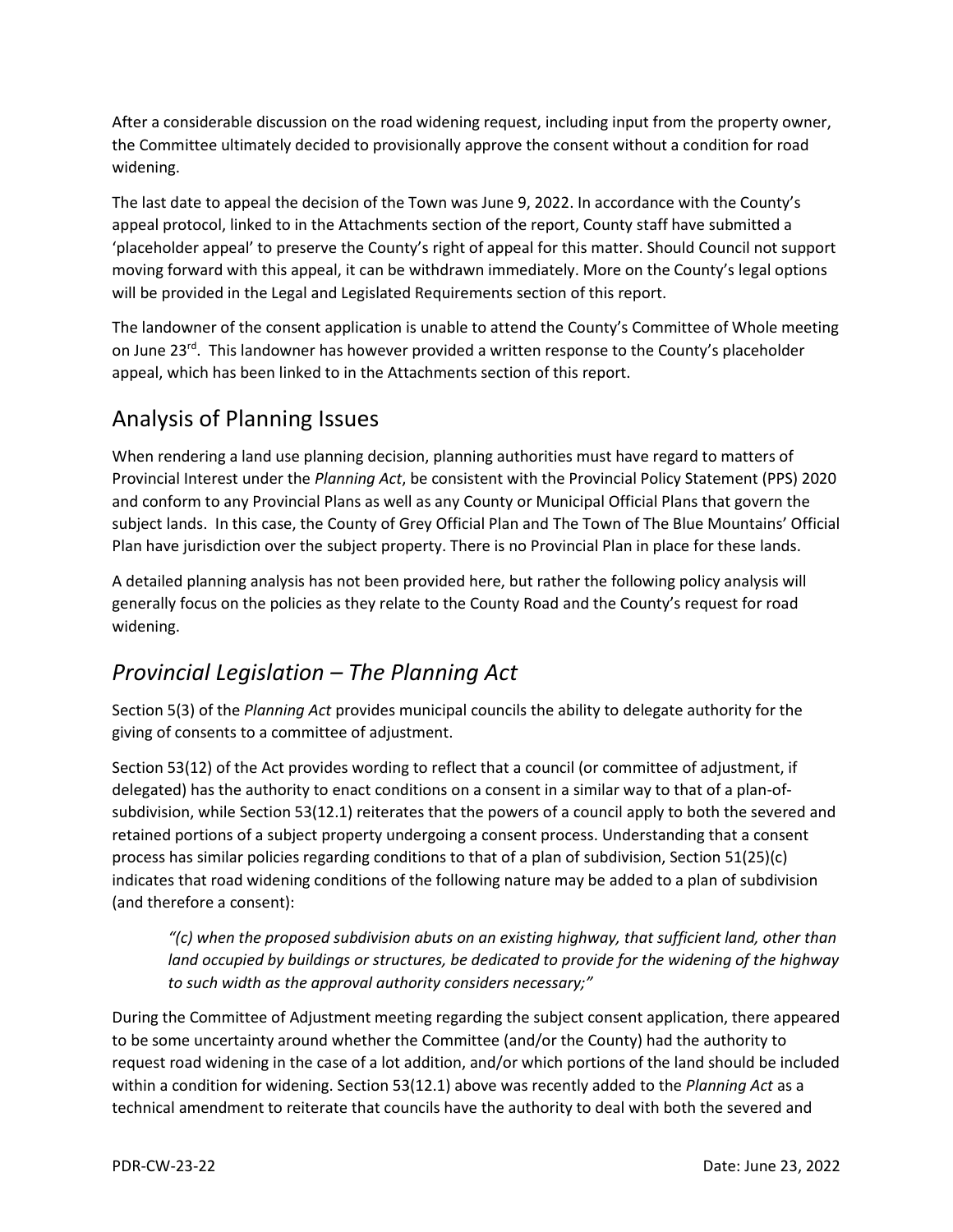retained portions of a property. In the case of the subject lot addition, staff would emphasize that the *Act* does not authorize council to request road widening on the lands that would receive the lot addition (i.e. 154 Alfred Street West - the residence of the applicant). As a result, the County has only requested the road widening on the severed and retained lands, and not the lands receiving the lot addition.

Given the above, staff are satisfied that The Town of Blue Mountains' Committee of Adjustment is empowered by the *Planning Act* to include a condition for road widening on the retained and severed portions of a property pursuing a consent application, on the County's behalf.

#### *Provincial Policy Statement 2020*

Section 1.2 of the PPS speaks to the importance of coordination amongst a wide array of actors involved in the sphere of Planning:

*"A coordinated, integrated and comprehensive approach should be used when dealing with planning matters within municipalities, across lower, single and/or upper-tier municipal boundaries, and with other orders of government, agencies and boards."*

Such approaches would include:

*a) managing and/or promoting growth and development that is integrated with infrastructure planning; [and]*

*d) infrastructure, multimodal transportation systems, public service facilities and waste management systems;*

Section 1.6.7 of the PPS also calls for transportation systems that are "safe," and "appropriate to address projected needs."

In requesting road widening through *Planning Act* applications, the County seeks to acquire land that may in the future, be used for the creation of expanded roadways or servicing infrastructure to facilitate growth, to provide for equitable development, and to provide roadways that are safe to all users.

# *County of Grey Official Plan*

Schedule A of Recolour Grey designates the subject property as 'Primary Settlement Area', with approximately one-third of the land area within the 'Hazard Lands.' New development is generally not permitted within the Hazard Lands designation. In the case of the subject lot addition, County staff did not have significant concerns regarding the Hazard Lands designation, given that no new development is proposed through this application. Nonetheless, staff recommended that further comments be received from the Conservation Authority. As indicated in a previous section, comments were submitted from GSCA, who indicated no concerns with the proposal.

With respect to the Primary Settlement Area Designation, section 3.5(2) of the Official Plan states the following:

*"2) Land use policies and development standards in areas designated Primary Settlement Areas will be in accordance with local official plans and/or secondary plans."*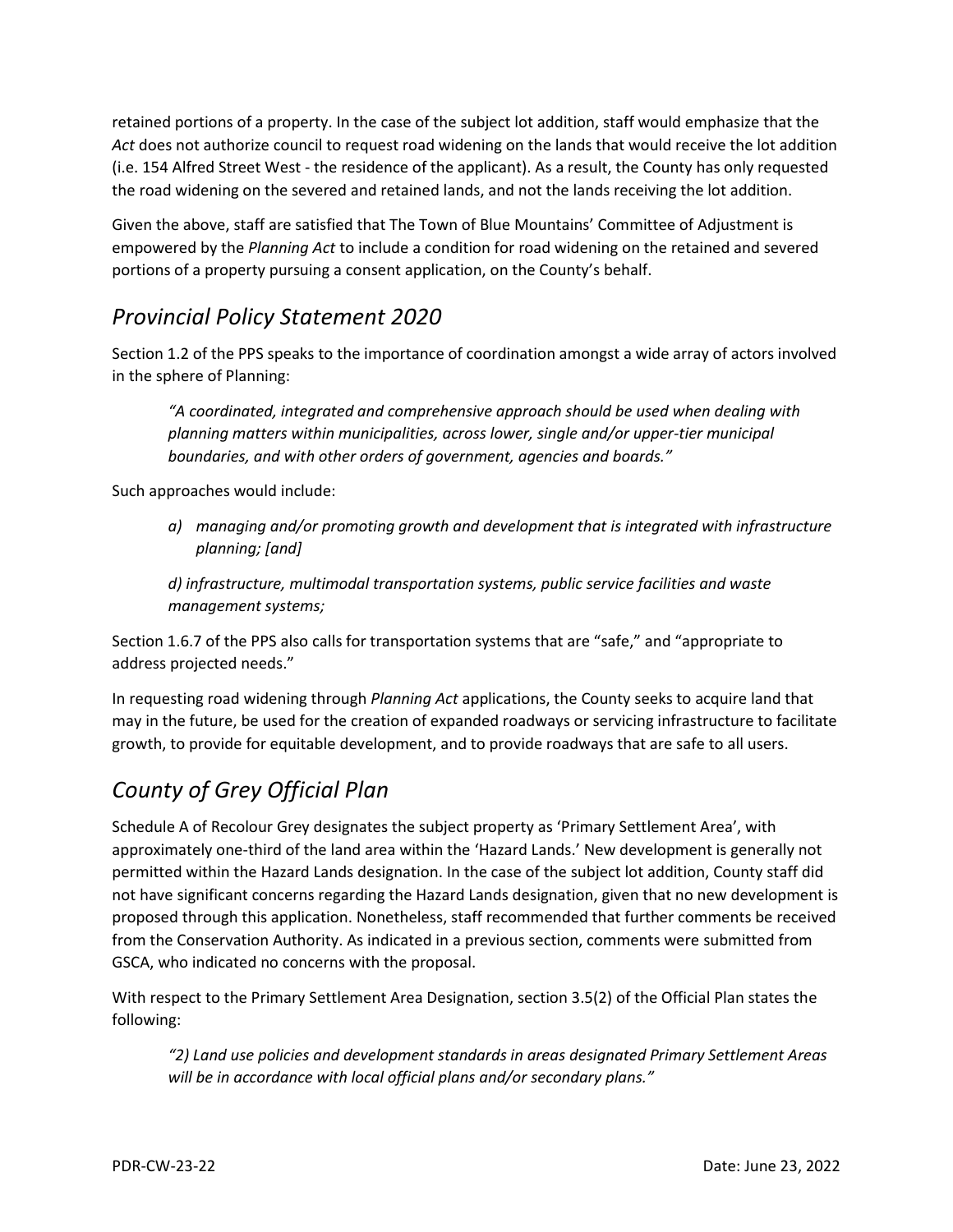In this case, the subject lands are designated as a "Future Secondary Plan Area" within The Town of Blue Mountains' Official Plan. Section B3.13 provides policy direction around the development of Future Secondary Plan Areas, noting that these lands have been earmarked for future growth and development, and therefore there are restrictions regarding one-off lot division and land use intensification on existing properties within these areas.

This is of relevance because while there may not be immediate need for road upgrading, the location of the subject lands on the County Road would imply that users of this roadway will increase quite significantly if and when the westward expansion of Thornbury does occur. Therefore, it would likely be in the interest of both the Town and the County to pre-emptively acquire road widening along this portion of Grey Road 113, as opportunities arise, in advance of future westward growth of Thornbury.

As noted, Transportation Services staff regularly request road widening for planning applications throughout the County. The *Planning Act* empowers Councils to seek this widening, and further policy provisions are indicated within the County's Official plan.

Section 8.3.2(3)(d) of the County's Official Plan states:

*"Where County road right-of-way widths are less than those described above, the County will require as a condition of approval through a consent, plan of subdivision, or site plan application, the dedication of lands for road widening purposes at no expense to the County."*

In this case, the subject lands have frontage on Alfred Street West (County Road 113), which is a 'County local road,' per Appendix D of the County's Official Plan. Section 8.3.2(3)(b) of the OP indicates that County local roads should generally be 30 metre right-of-way width, while the current roadway is closer to 20 metres in width. The County requested a standard widening of 5.182 m, and therefore the request for road widening is within the parameters of the existing Official Plan policy.

Given the above information, staff are of the opinion that the requested 5.182 metres of road widening on the proposed retained and severed portions of the subject property conform to the policies of the County's Official Plan.

The impact of not acquiring the road widening could mean future costs to taxpayers and/or delays in County Road infrastructure improvement or reconstruction projects. Staff also have concerns that a local Committee of Adjustment decision, which does not include the County's road widening as a condition of approval, could set a negative precedent for other Committees of Adjustment across the County and result in the loss of additional future widening, at a cost to the County.

County staff have prepared a technical guideline on this topic which is on the County website and is linked to in Attachments section of this report to help educate landowners and developers on this topic.

Should a revised approval of Consent application B03-2022 include a condition for road widening on the severed and retained parcels as requested by the County, County staff would raise no further issue with the subject consent application.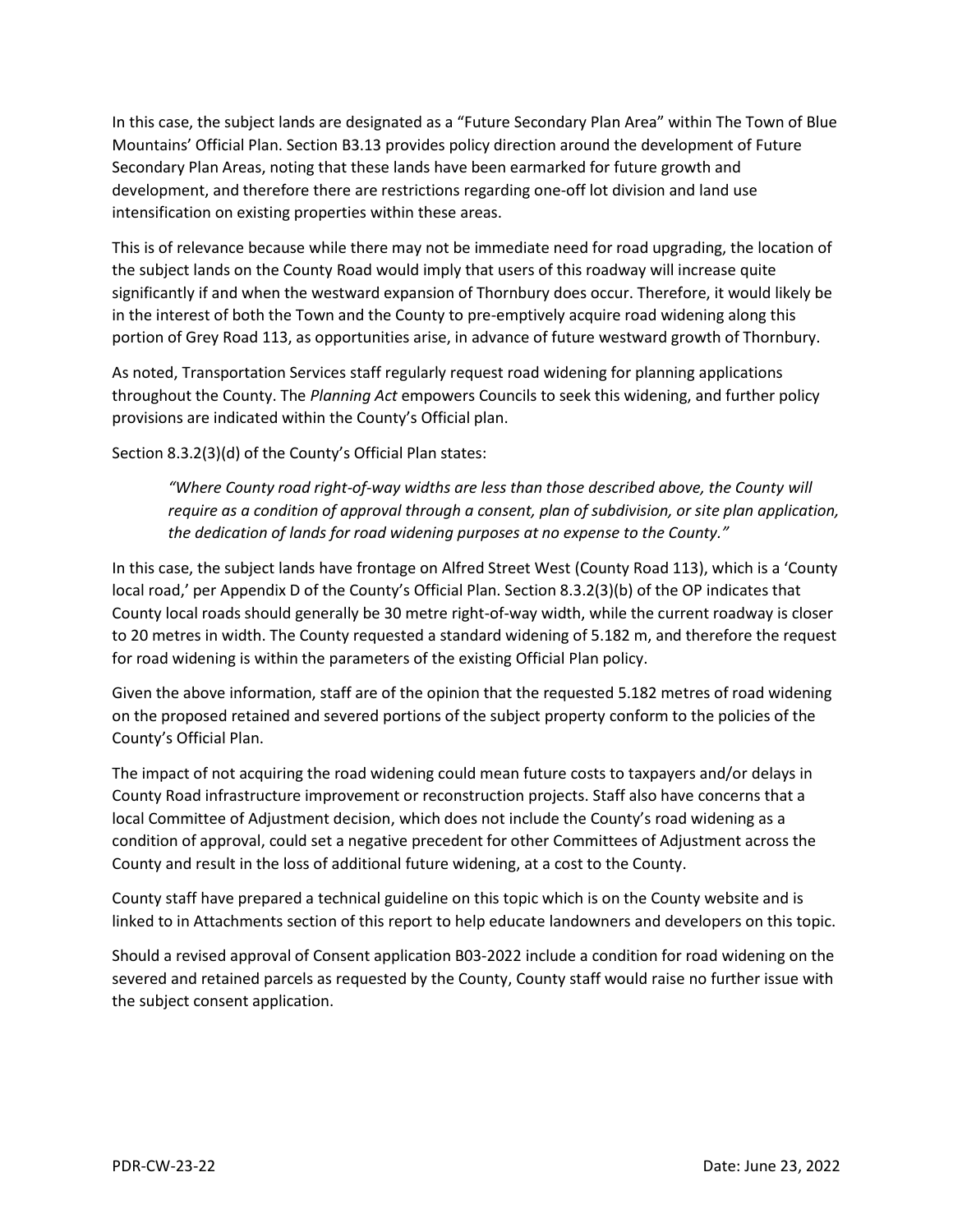### *The Town of the Blue Mountains Official Plan*

#### Section 5.6.11 of The Town's Official Plan states:

*"The following works, facilities and other phasing requirements shall be addressed as conditions of draft plan of subdivision, condominium or site plan approval:*

*b) Road improvements in accordance with the requirements of the applicable road authority, including road widening, turning lanes, traffic signals and external roads improvements."*

As indicated within a previous section of this report, the *Planning Act* offers direction for Council to place conditions on a consent application, similar to those of a plan of subdivision application. County staff might recommend, as the Town is currently in the process of updating their local Official Plan, that revised wording be considered to address road improvement (specifically road widening) conditions through consent applications, in addition to draft plans of subdivision, condominium and site plan approval indicated in Section 5.6.11(b).

#### *County Appeals Process*

Based on the County's appeal protocol, linked to in the Attachments section of this report, County staff have notified Town staff of the County's intent to appeal Consent B03-2022 and more specifically the decision to exclude the County's requested road widening condition.

While the County's appeal policy and procedure refer to the Ontario Municipal Board (OMB), the OMB has since been replaced by the Ontario Land Tribunal (OLT). An appeal has been submitted to the Town on June 9, 2022, which is the last date of appeal. Should Council decide not to proceed with the appeal, County staff will withdraw the appeal filed with the Town.

# Legal and Legislated Requirements

The last date of appeal for this application was June 9, 2022, based on the notice of decision from the Town and the provisions of the *Planning Act.*

# Financial and Resource Implications

Should the County proceed with an appeal, there would be financial and resource implications. Staff recommend proceeding with outside legal counsel if the matter were to go to a contested hearing, which would be funded through legal reserves. Additional Planning and Transportation Services staff time would also be required with respect to any appeals. However, staff are hopeful that a settlement could be reached between the Town, proponent, and the County, using in-house legal resources and staff to negate the need for an Ontario Land Tribunal (OLT) hearing or any significant staff time or legal resources.

# Relevant Consultation

☒ Internal: Transportation Services, Legal Services, CAO, Deputy CAO and Planning

☒ External: Town of The Blue Mountains and the proponent